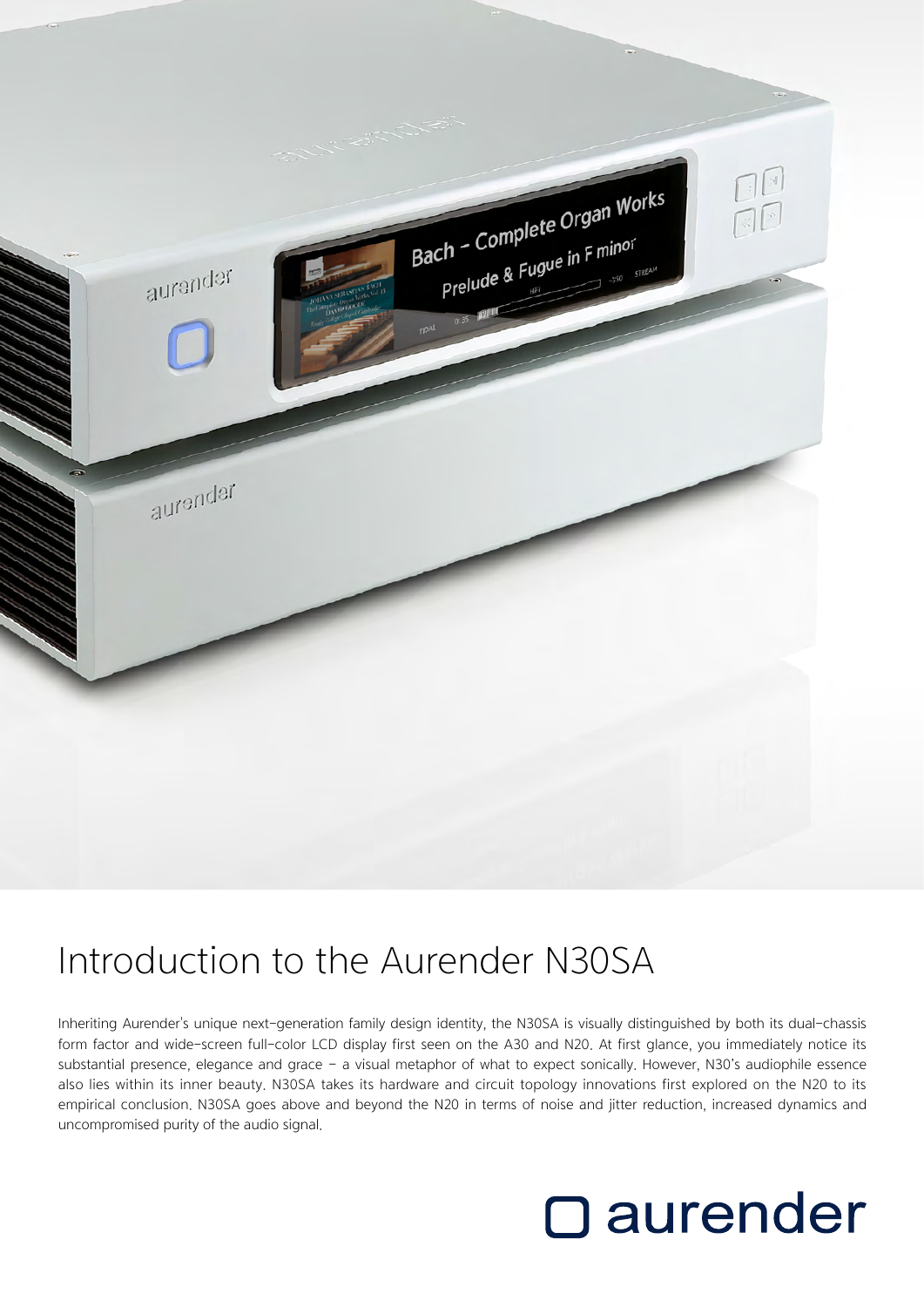

#### Physical Separation of Audio Circuitry and Power Supplies

As mentioned, the N30SA consists of two separate chassis linked together by two cables. The power box houses all power supplies, display driver, HDD/SSD storage and all circuitry related to system control The audio box contains SPDIF audio board with all digital output protocols and the OCXO clock. Both chassis are distinguished by their 10mm thick top covers which act as an effective EMF shield as well as having anti-resonance properties. In the audiophile world, two-chassis designs connote "ultrahigh end" such as a separate CD transport / DAC or preamplifier with separate power supply. However, in the N30SA, this is not just a mere stylistic gesture as significant benefits in fidelity are realized with this configuration. For example, the power box can be located up to 1.5m away from the audio box greatly reducing the potential for spurious noise pollution cause by physical interaction. But more importantly, the AC powered linear power supply converts and delivers a clean DC power source from which the audio box is powered. This arrangement dramatically lowers the noise floor resulting to an uncannily quiet background from which music can emerge. Through segregation of the noise inducing componentry such as the AC socket, LCD display driver, AC to DC power rectifier, hard drive spindle noise and LAN port results in an unprecedented level of audio purity.

#### Additional Noise Suppression Methods Employed

In addition to removing AC power noise from the outside by converting it into a clean DC power, another major source of outside noise is from the ethernet cable. Like the AC/DC conversion the N30SA's LAN ports have a similar behavior. LAN signals containing noise from the router are separated by galvanic isolation through a transformer and double-isolated LAN port. Viewing the audio outputs, located on the rear panel there is one each AES/EBU, BNC, Coax, Tos-Link and Audio 2.0 USB. This audio signal processing unit outputs an extremely low noise audio signal made possible by a unique grounding technique, electrical isolation and operation by DC power supplied from the power supply unit and filtered again inside the audio box. The resulting noise floor is nearly unmeasurable.

#### OCXO Main Clock

A high-quality Oven Controlled Crystal Oscillator (same as the one in W20SE) is used for the SPDIF outputs in the Aurender N30SA. Since only the parts directly related to audio playback are located together in one chassis, they can be totally isolated and free from noise generated from other than audio signal processing. That noise may occur inside the chassis and can be delt with through meticulous internal processing.

#### Word Clock/Master Clock Input

This input allows interface with an external word or master clock which are offered by several high-performance DAC manufacturers. Simply put, a word clock is a device that is given the job of keeping perfect time and preventing digital audio data errors when multiple components are used together. Using the 75  $\Omega$  BNC connector as a connection method, both master clock and word clock inputs are supported for various scalability options.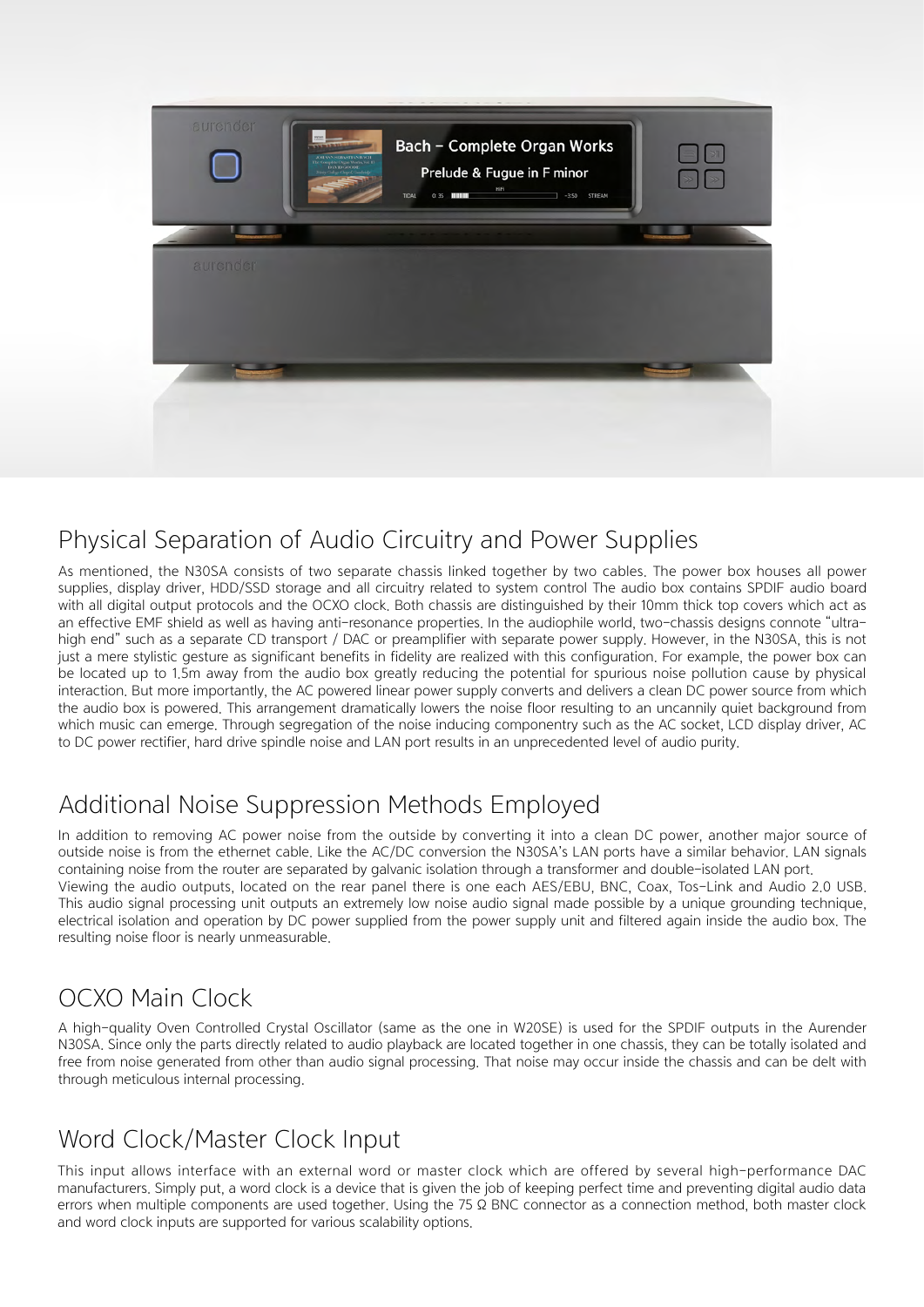

### N30SA Key Features

- Full-Color 8.8" 1920 x 480 wide IPS LCD
- CPU updated to Intel low power Quad-Core with 8GB system memory
- 8TB Storage SSD and 480GB Caching SSD with rear panel slot for additional drive
- Audio Class USB 2.0 x 1
- Double-Isolated LAN port
- Robust machined aluminum chassis structure x 2
- Super-Capacitor based UPS
- Word Clock Input
- 2 sets of linking cables. 1 x 0.5m and 1 x 1.5m for placement flexibility

### Control by Aurender Conductor

Aurender Conductor is an award-winning music management application that is at the heart of every Aurender music server / streamer. It provides quick access to your favorite files or steaming service and is intuitive, easy to use and simple to master. Conductor is supported on iPad, iPhone, Android Phones and Tablets.

An Aurender music server is inclusive and designed in such a way so that both hardware and software work in harmony. This integration ensures better sound quality, reliability, stability and predictability of operation. It also allows Aurender to provide an unprecedented level of customer support via our app-based remote support login.





**MQA** 

\*\*\* TIDAL



 $\mathbf{Q}$  gobuz